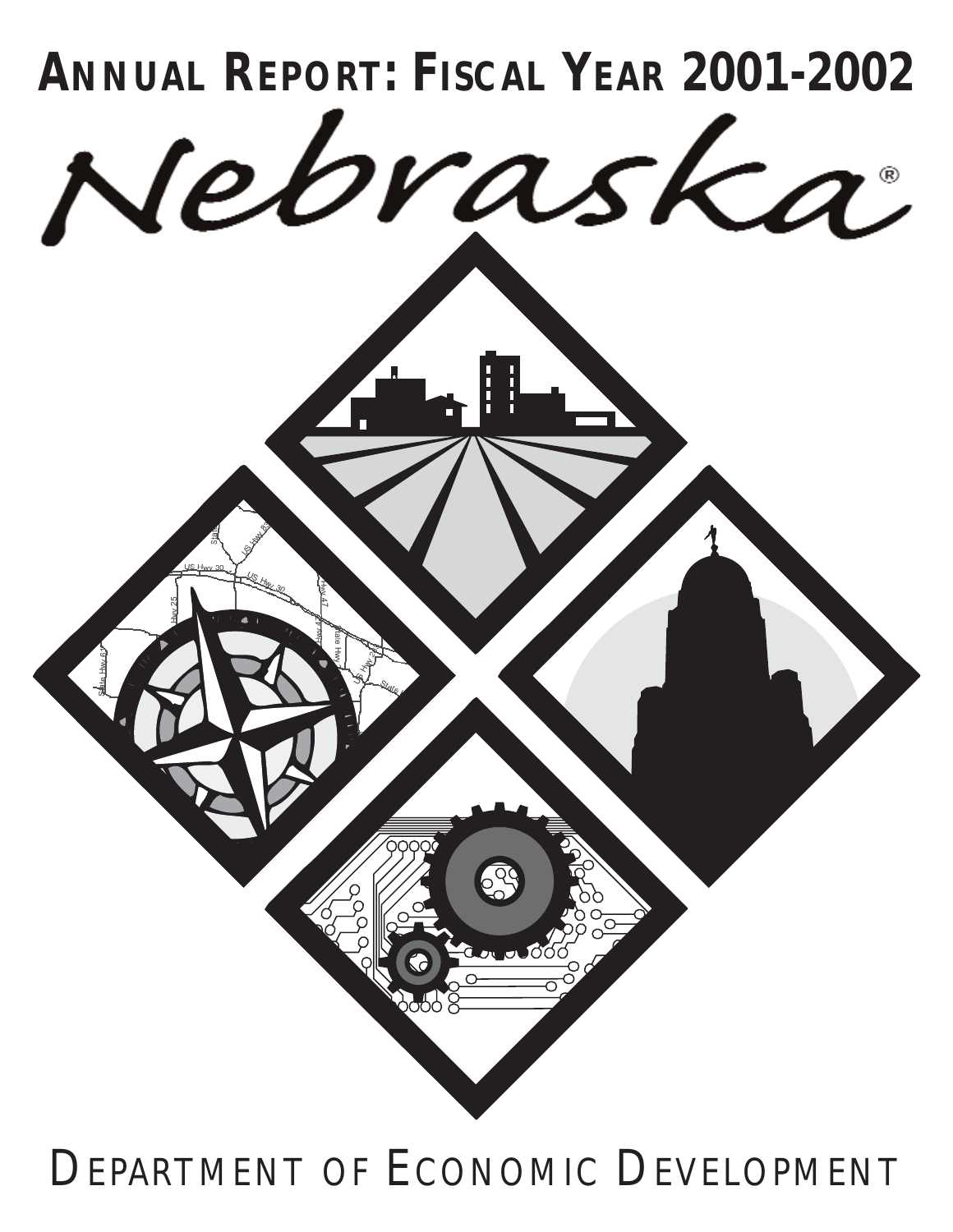### $\otimes$  A Message from the Director  $\otimes$

Dear Governor Johanns, Speaker Bromm, Members of the Legislature and Citizens of Nebraska:

On behalf of the Nebraska Department of Economic Development (DED), I present our Fiscal Year 2001-2002 Annual Report. This past year has presented economic challenges that have been addressed as one would expect here in the Midwest: with careful thought, deliberation and determination to do what is right for our people, communities, and ultimately, for Nebraska.

I have always believed that a healthy economic development program is balanced among four criteria: product development, retention and expansion of existing business, attraction, and new business development. Ideally, each component would receive approximately equal emphasis and resource allocation.

In 2001-2002, retention of existing businesses and jobs became a necessary focus, particularly in light of the slowing economy and resulting business consolidations, mergers and acquisitions. Recent good news, however, indicates that business development activity is slowly picking up the pace. Department programs, such as Job Training and the Community Development Assistance Act are in the position to provide communities with much needed opportunities to enhance economic development and infrastructure development.

During the next several years, our department's goal will be to retain those improvements and programs associated with product development and retention and expansion activities, while bringing new business development and attraction activities back into balance. We also look forward to bolstering the state's marketing, recruiting and entrepreneurship activities, serving to boost and build on our state's economic recovery.

Sincerely,

Il Wenstrand

Al Wenstrand

*Information about the programs featured in this report may be accessed online at: www.neded.org, or by calling (800) 426-6505 or (402) 471-3111.*

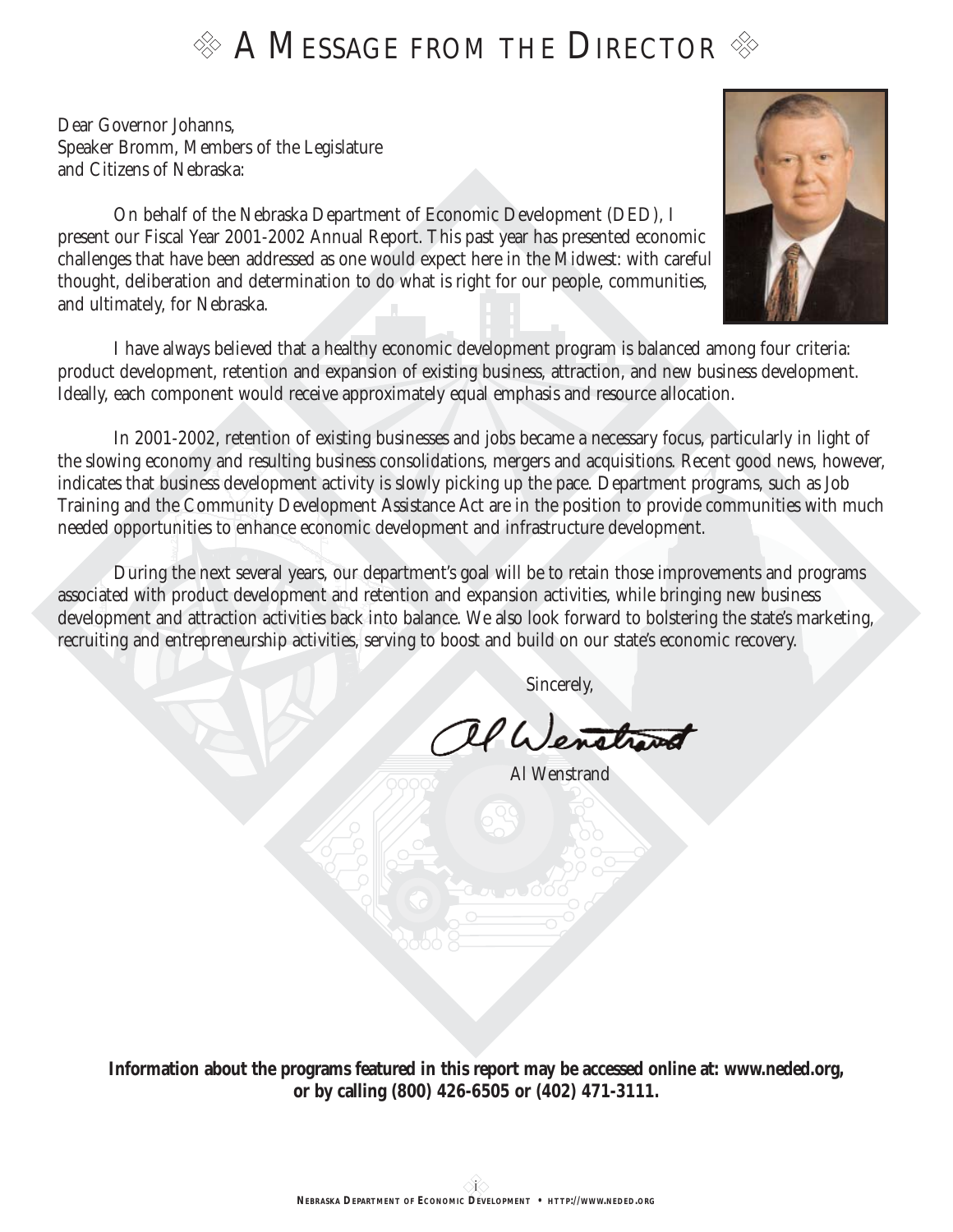### $\textcircled{*}$  DEPARTMENT OVERVIEW  $\textcircled{*}$

*The mission of the Nebraska Department of Economic Development (DED) is to develop economic opportunities by keeping Nebraska businesses, communities and people competitive. The department also is committed to providing customers with services that meet or exceed their needs and to continually improve the quality of these services.*

DED's approach to accomplishing its mission is to encourage (1) proper preparation for development (2) support for the start up of new businesses (3) retention and expansion of existing businesses and (4) recruitment of business operations and spending from outside the state.

Accomplishing this mission is impossible without the state's many communities, the Nebraska State Legislature, and other private and public organizations that provide development programs and services, as well as many Nebraskans who give their time and effort to this endeavor. These combined efforts draw continuing attention to the state and local business tax and incentive climate; to community and regional preparedness for development; and to the technical support needed for businesses statewide to profit and grow.

#### **DED STAFFING AND ORGANIZATION**

As of Summer 2002, the department had 65 staff. The department is organized in divisions, but most program and service delivery occurs through interdivisional teams (see Organizational Chart).

Regional Teams, representing western, central and eastern Nebraska, offer experience and expertise to communities and businesses in the areas of community development, business development, business retention and expansion, affordable housing and tourism development. Much of the local assistance from programs reviewed in this report is a result of Regional Team actions.



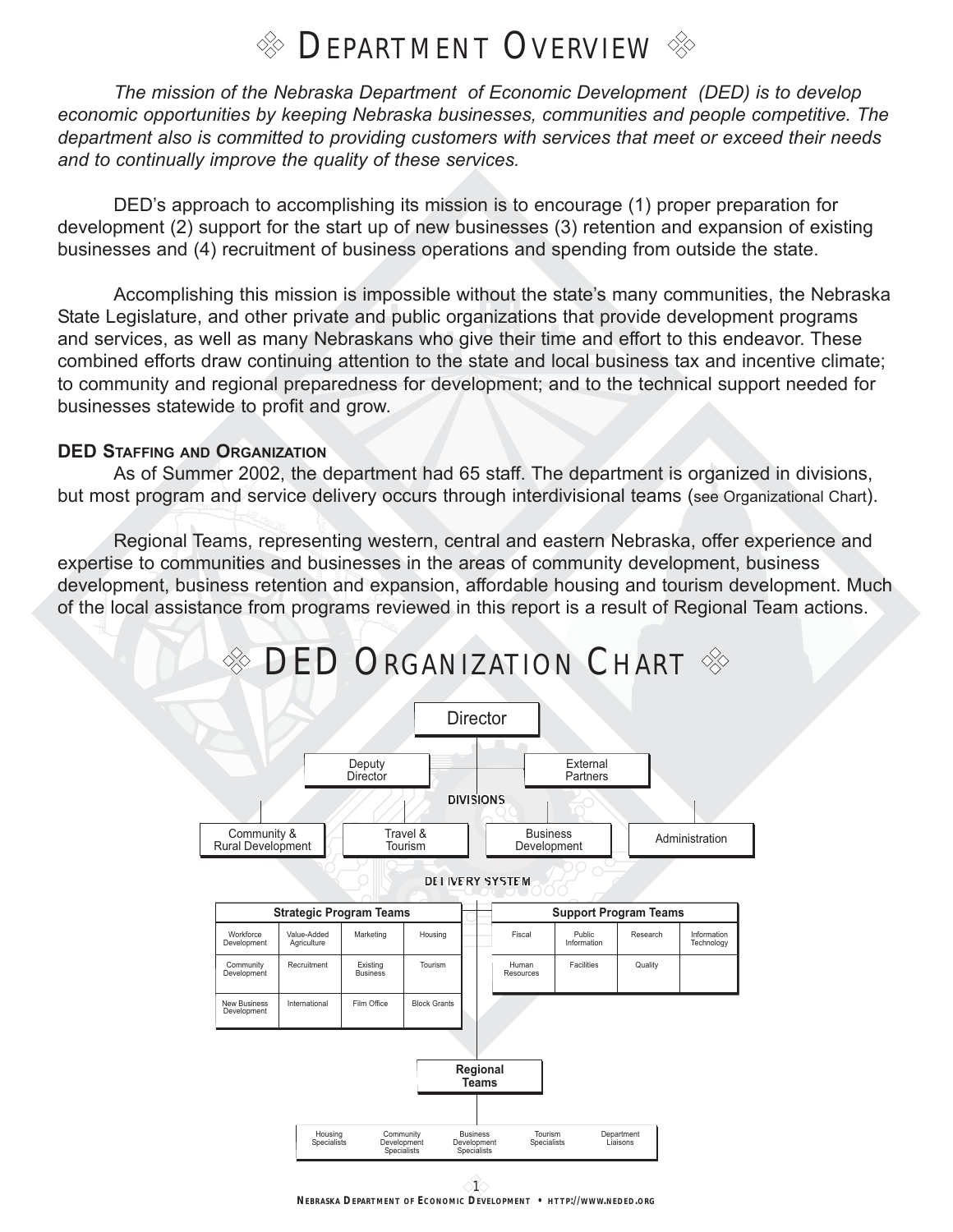

### **"THE NEBRASKA DEPARTMENT OF ECONOMIC DEVELOPMENT IS COMMITTED TO PROVIDING CUSTOMERS WITH SERVICES THAT MEET OR EXCEED THEIR NEEDS AND TO CONTINUALLY IMPROVE THE QUALITY OF THEIR SERVICES."**

#### **ISO 9003 CERTIFICATION**

In November 2001, the department became the first state economic development agency in the nation registered under the ISO 9001-2000 Quality Standard. This registration represents compliance with quality standards that are recognized universally by companies throughout the world. The International Organization for Standards promotes the development of standardization and related activities worldwide with the objective of exchanging high quality goods and services, as well as developing cooperation in the intellectual, scientific, technological and economic arenas. The department joins more than 125 Nebraska businesses that are ISO registered. Internationally, there are more than 500,000 ISO registered companies with 37,000 located in the U.S.

### $\textcircled{*}$  FY 2001-2002 BUDGET SUMMARY  $\textcircled{*}$

#### *FY 2001-2002 BUDGET SUMMARY NEBRASKA DEPARTMENT OF ECONOMIC DEVELOPMENT*

| <b>SOURCES OF FUNDS</b>                       |              |  |  |  |  |  |
|-----------------------------------------------|--------------|--|--|--|--|--|
| <b>General Funds</b>                          | \$5,129,035  |  |  |  |  |  |
| Cash Funds                                    | 11,778,296   |  |  |  |  |  |
| <b>Federal Funds</b>                          | 24,951,258   |  |  |  |  |  |
| <b>TOTAL</b>                                  | \$41,858,589 |  |  |  |  |  |
| USES OF FUNDS                                 |              |  |  |  |  |  |
| Staff                                         | \$3,911,042  |  |  |  |  |  |
| Operations                                    | 4,631,228    |  |  |  |  |  |
| Aid                                           | 33,316,320   |  |  |  |  |  |
| <b>TOTAL</b>                                  | \$41,858,589 |  |  |  |  |  |
|                                               |              |  |  |  |  |  |
| <b>MAJOR AID PROGRAMS</b><br><b>CDBG/HOME</b> |              |  |  |  |  |  |
|                                               | \$18,545,485 |  |  |  |  |  |
| Affordable Housing Trust Fund                 | 7,400,000    |  |  |  |  |  |
| <b>Customized Job Training</b>                | 2,708,250    |  |  |  |  |  |
| Microenterprise Assistance                    | 480,000      |  |  |  |  |  |
| Nebraska Lied Main Street                     | 120,000      |  |  |  |  |  |
| <b>Travel and Tourism Grants</b>              | 97,000       |  |  |  |  |  |
|                                               |              |  |  |  |  |  |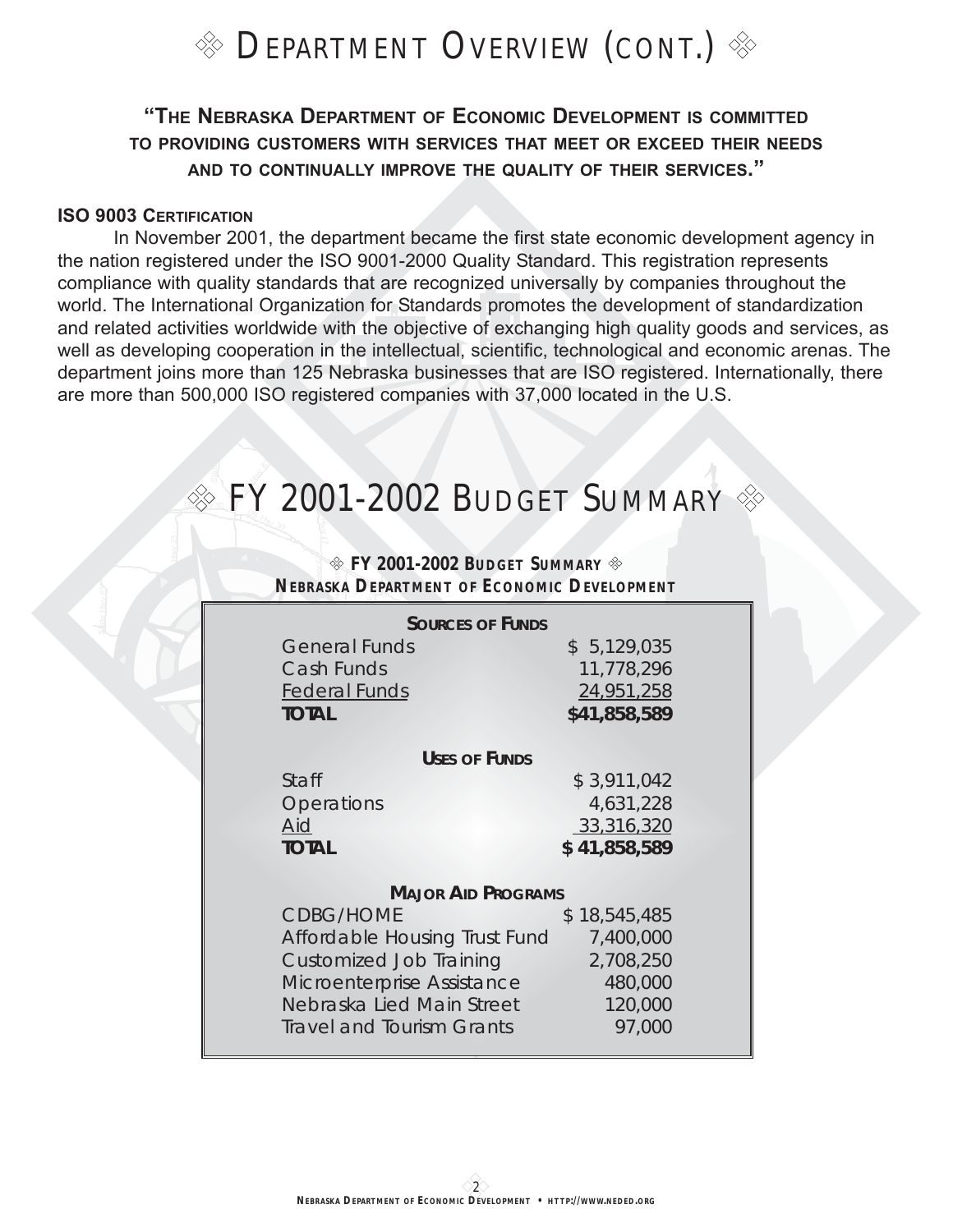### $\%$  ECONOMIC PERFORMANCE INDICATORS  $\%$

*Given that DED actions are intended to positively impact Nebraska's economy, it is appropriate to review the economy's recent performance. During FY 2001-2002, growth in Nebraska's economy slowed. But it did not slow as much as growth in the overall U.S. economy, according to data reported by the Nebraska Department of Labor.*

*The state's unemployment rate increased from 3.5 percent in June 2001 to 3.9 percent in June 2002. During the same period, the U.S. unemployment rate rose from 4.5 to 5.9 percent. The number of employed persons living in Nebraska increased by 2.2 percent, while total U.S. employment declined by 0.6 percent.*

#### **INDUSTRY EMPLOYMENT**

Despite growth in the number of employed persons in Nebraska, there was a slight decrease in employment by place of work, or count of jobs. As shown in Table 1, total nonfarm employment in Nebraska fell by 0.2 percent from 919,775 in June 2001 to 917,704 in June 2002. Employment in mining; wholesale trade; finance, insurance, and real estate; services; and government increased. It decreased in construction; manufacturing; transportation, communications, and utilities; and retail trade.

| INDUSTRY BREAKDOWN, JUNE ZUU1 AND JUNE ZUUZ            |                  |                  |               |         |
|--------------------------------------------------------|------------------|------------------|---------------|---------|
| <b>INDUSTRY</b>                                        | <b>JUNE 2001</b> | <b>JUNE 2002</b> | <b>CHANGE</b> | PERCENT |
| Mining                                                 | 1,264            | 1,338            | 74            | 5.6%    |
| Construction                                           | 46,108           | 45,313           | $-795$        | $-1.7%$ |
| Manufacturing                                          | 118,006          | 113,331          | $-4,675$      | $-4.0%$ |
| Transportation,<br><b>Communications and Utilities</b> | 62,780           | 63,544           | 764           | 1.2%    |
| <b>Wholesale Trade</b>                                 | 53,017           | 54,869           | 1,852         | 3.5%    |
| Retail Trade                                           | 161,445          | 160,029          | $-1,416$      | $-0.9%$ |
| Finance, Insurance,<br>and Real Estate                 | 62,780           | 63,544           | 764           | 1.2%    |
| Services                                               | 260,128          | 261,693          | 1,565         | 0.6%    |
| Government                                             | 159,148          | 160,268          | 1,120         | 0.7%    |
| <b>TOTAL</b>                                           | 919,775          | 917,704          | $-2,071$      | $-0.2%$ |

#### *TABLE 1 NON-FARM EMPLOYMENT BY PLACE OF WORK IN NEBRASKA INDUSTRY BREAKDOWN, JUNE 2001 AND JUNE 2002*

SOURCE: NEBRASKA DEPARTMENT OF LABOR

*In agriculture—Nebraska's largest sector for both self-employment and home-based business—drought in many parts of the state harmed production. The average prices received by farmers for corn, soybeans, and grain sorghum rose from June 2001 to June 2002, but fell for wheat, and there were significant declines in beef cattle and hog prices.*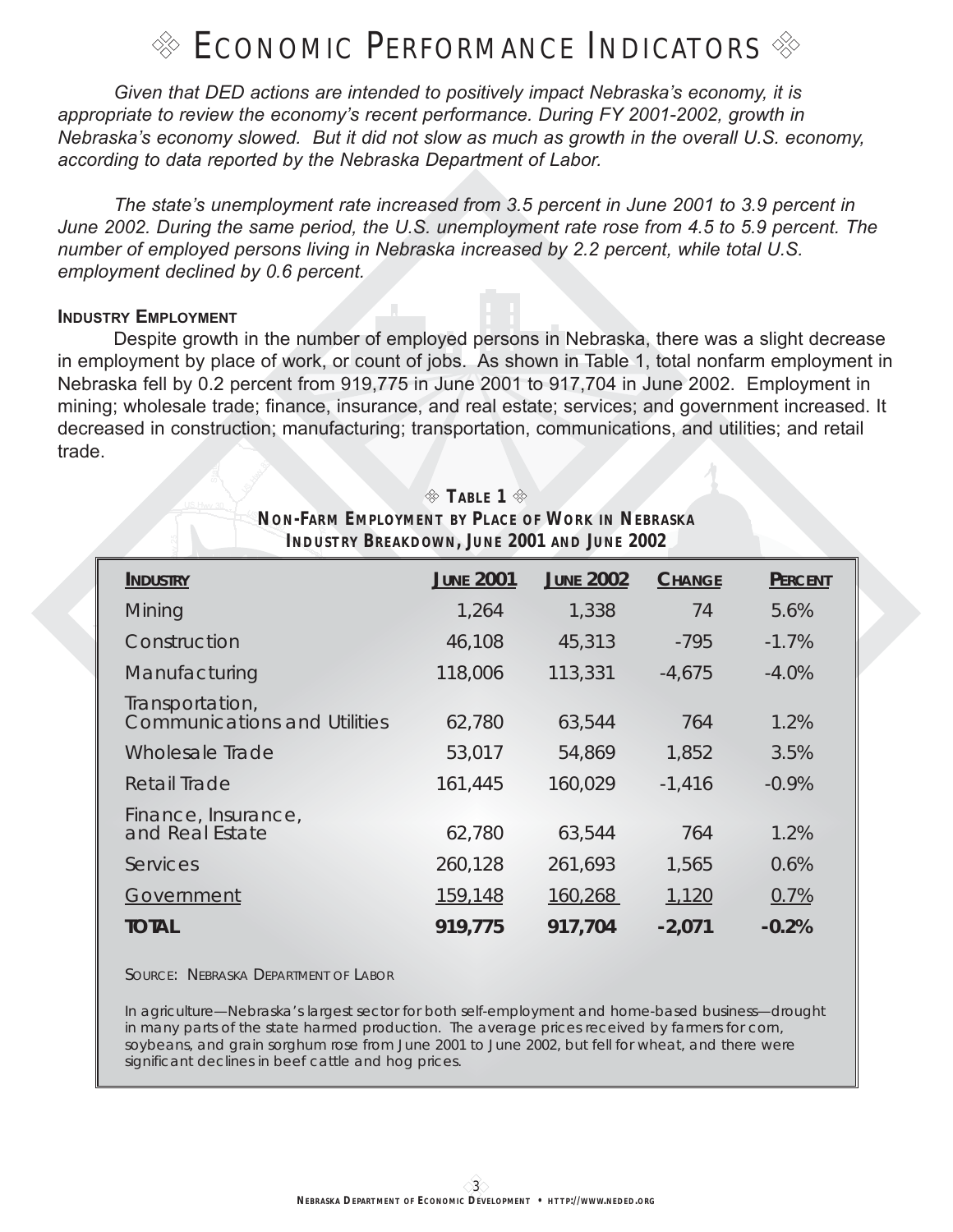

#### **GEOGRAPHIC DISTRIBUTION**

The majority of Nebraska's population and employment is now in the Omaha and Lincoln metropolitan areas. Of a total state population of 1,713,235 estimated by the U.S. Bureau of the Census for 2001, 887,446, or 51.8 percent, resided in metropolitan Omaha and Lincoln. In June 2002, the two metropolitan areas together had 59.4 percent of the state's nonfarm jobs. But this was a decrease from 59.7 percent a year earlier. As shown in Table 2, in both metropolitan Lincoln (Lancaster County) and Nebraska's portion of the Omaha metropolitan area (Cass, Douglas, Sarpy, and Washington counties), total nonfarm employment decreased by 0.7 percent from June 2001 to June 2002. It grew by 0.5 percent in nonmetropolitan Nebraska.

 $\textcircled{*}$  **TABLE** 2  $\textcircled{*}$ 

| NON-FARM EMPLOYMENT BY PLACE OF WORK IN NEBRASKA<br><b>REGIONAL BREAKDOWN, JUNE 2001 AND JUNE 2002</b> |                  |                  |               |         |  |  |
|--------------------------------------------------------------------------------------------------------|------------------|------------------|---------------|---------|--|--|
| <b>REGION</b>                                                                                          | <b>JUNE 2001</b> | <b>JUNE 2002</b> | <b>CHANGE</b> | PERCENT |  |  |
| Metropolitan Omaha                                                                                     | 390,878          | 387,993          | $-2,885$      | $-0.7%$ |  |  |
| Metropolitan Lincoln                                                                                   | 157,972          | 156,918          | $-1,054$      | $-0.7%$ |  |  |
| <b>Rest of State</b>                                                                                   | 370,925          | 372,793          | 1,868         | 0.5%    |  |  |
| <b>TOTAL</b>                                                                                           | 919,775          | 917,704          | $-2,071$      | $-0.2%$ |  |  |
| SOURCE: NEBRASKA DEPARTMENT OF LABOR                                                                   |                  |                  |               |         |  |  |

#### **WAGES AND INCOME**

Rising worker productivity in many industries helped boost wages in Nebraska in FY 2001- 2002. The average hourly earnings of manufacturing production workers reported by the Nebraska Department of Labor rose from \$13.31 in June 2001 to \$13.67 in June 2002. In the services sector, there was an increase from \$13.52 to \$14.49 per hour.

The average income of Nebraskans (including wages, interest, dividends, transfer payments, etc.) has historically been below the national average. The U.S. Bureau of Economic Analysis reports that per capita personal income in Nebraska in 2001 was \$28,886, or 94.8 percent, of the U.S. average of \$30,472. This difference is offset by a cost of living that also is below the national average. According to the first quarter 2002 cost of living survey by the American Chamber of Commerce Researchers Association, the average of general living costs in Nebraska communities surveyed was 94.2 percent of the national average.

#### **NEBRASKA DATABOOK**

Much of the above information and other data on Nebraska can be seen in the Nebraska Databook, accessible via the Department of Economic Development's home page at:

**http://www.neded.org**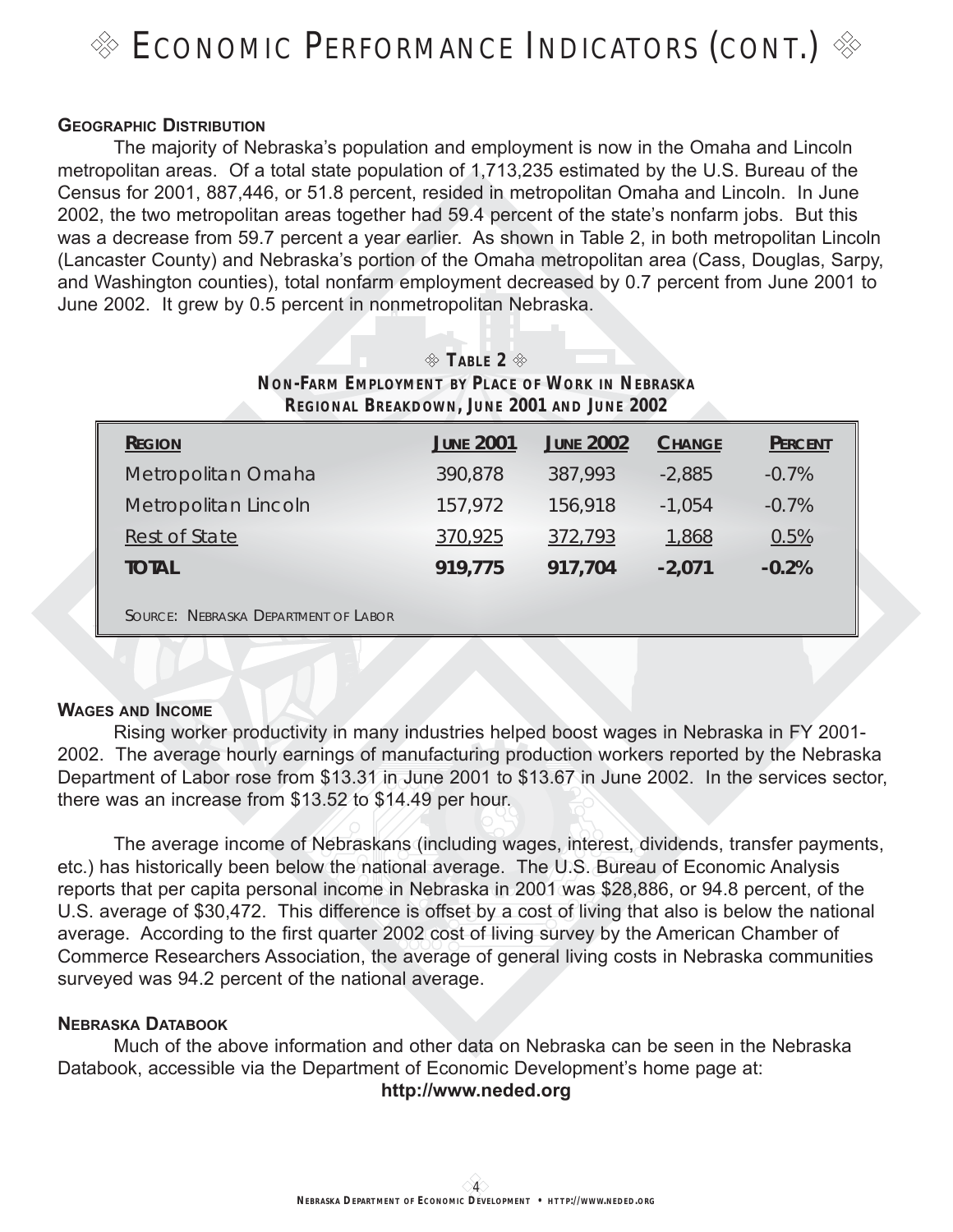### $\textcircled{*}$  Community and Rural Development  $\textcircled{*}$

*Programs to support community and rural development help Nebraskans build development capacity, as well as improve leadership and decision-making skills at the local level. These include the state's Community Development Block Grant program, a federal resource to fund housing and infrastructure projects, stimulate revitalization, and expand and help shape business and economic development efforts.*

#### **FY01-02 HIGHLIGHTS**

- 29 businesses and nonprofit organizations shared \$8.302 million in economic development grants, leveraging an additional \$36 million and creating 1,000 jobs.
- \$337,600 CDBG funds went to 22 local governments for implementing plans that would ultimately lead to further growth and development.
- 14 community betterment organizations received \$250,000 in state tax credits to assist with development of more than \$7 million worth of projects, including libraries, museums, youth programs, homeless programs, housing projects and recreational activities.
- 65 communities were assisted through the Nebraska Community Improvement Program.
- 10 public works projects were funded with \$2.1 million CDBG funds.

Communities and nonprofit organizations are encouraged to enlist services and funding offered through the department to help them plan for their future needs.

#### **NEBRASKA COMMUNITY IMPROVEMENT PROGRAM (NCIP)**

NCIP provides statewide recognition for outstanding community and economic development efforts, and assisted 65 communities with planning and implementing projects during FY 2001-2002. Another 30 communities and nonprofit organizations received staff assistance with strategic planning.

#### **COMMUNITY DEVELOPMENT ASSISTANCE ACT (CDAA)**

CDAA provides tax credits to local governments and nonprofit organizations, which use the credits as incentives for businesses to donate funds to their organization for specific development projects. In FY01-02, 14 community betterment organizations received \$250,000 in state tax credits to assist with development of more than \$7 million worth of projects.

#### **WATER/WASTEWATER AND PUBLIC WORKS**

A multi-agency joint review and funding process for water/wastewater projects handled eight projects, funded with \$2 million CDBG funds in FY01-02. Ten public works projects also received \$2.1 million CDBG funds.

#### **PLANNING**

During FY01-02, the state awarded \$337,600 CDBG funds to 22 local governments for implementing strategic plans that ultimately led to further growth and development. Projects included redevelopment plans, water and sewer studies, comprehensive plans and zoning, and housing studies among other things.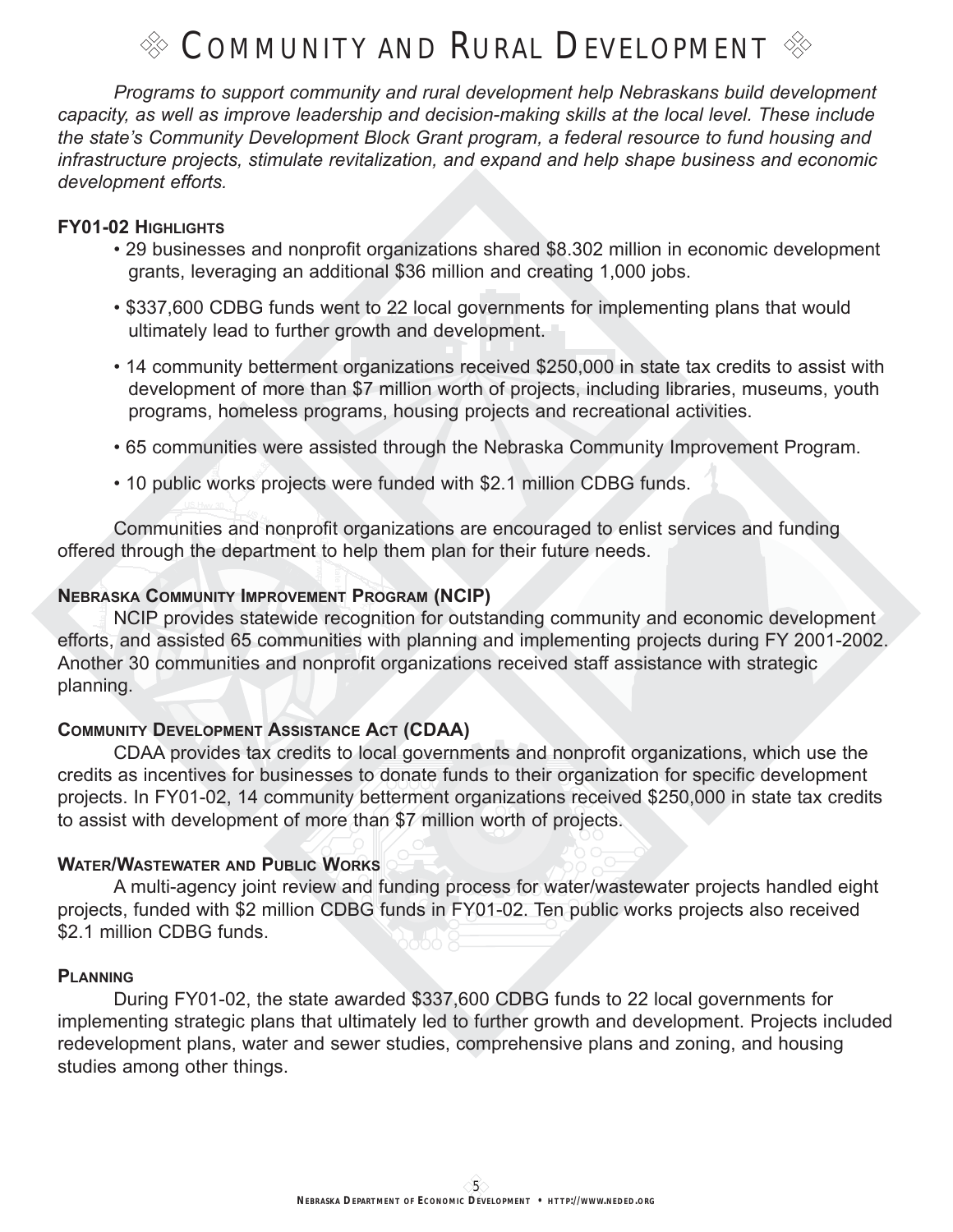## COMMUNITY AND RURAL DEVELOPMENT (CONT.)  $\otimes$

#### **ECONOMIC DEVELOPMENT GRANTS**

Creating quality jobs, retaining existing businesses, and providing assistance to attract new businesses remains a priority for DED. During FY01-02, \$8.302 million was granted to local governments that resulted in loans to businesses and nonprofit corporations. These loans leveraged an additional \$36 million invested in new business facilities, equipment and infrastructure resulting in the creation of 1,000 jobs.

#### **HOUSING**

During FY01-02, the Nebraska Affordable Housing Trust Fund (NAHTF) awarded \$12.8 million to 65 organizations. From Jan. 1-Dec. 31, 2001, various entities requested approximately \$20.7 million for housing activities from the Nebraska Affordable Housing Program funds, which is funded by NAHTF, as well as the federal CDBG Program and HOME Investment Partnership.

#### **NEBRASKA MICROENTERPRISE FUND**

The Nebraska Microenterprise Fund serves businesses with five or fewer employees. For FY01-02, the fund made 96 loans totaling \$848,838. During the same period, more than 3,225 clients received business training. As a result 142 jobs were created or retained.

#### **LB840, LOCAL OPTION MUNICIPAL ECONOMIC DEVELOPMENT ACT**

In FY01-02, Holdrege, Ord, Bayard, and Plattsmouth passed LB840. At present, 24 communities statewide have LB840 funds to help foster business and community development. Local LB840 plans allow direct or indirect financial assistance for qualifying businesses in the form of business loans or grants, loan guarantees, public works grants related to a project, job training, purchase of real estate, housing, commercial development, bonding, and capital for other expenses. Recent LB840 projects include: matching funds for industrial speculative buildings in Fremont and Superior; road improvements for a new Plattsmouth business, Pipe Products, LLC; and a source of funding for the expansion of Cabela's corporate headquarters, and the purchase of an industrial park in Sidney.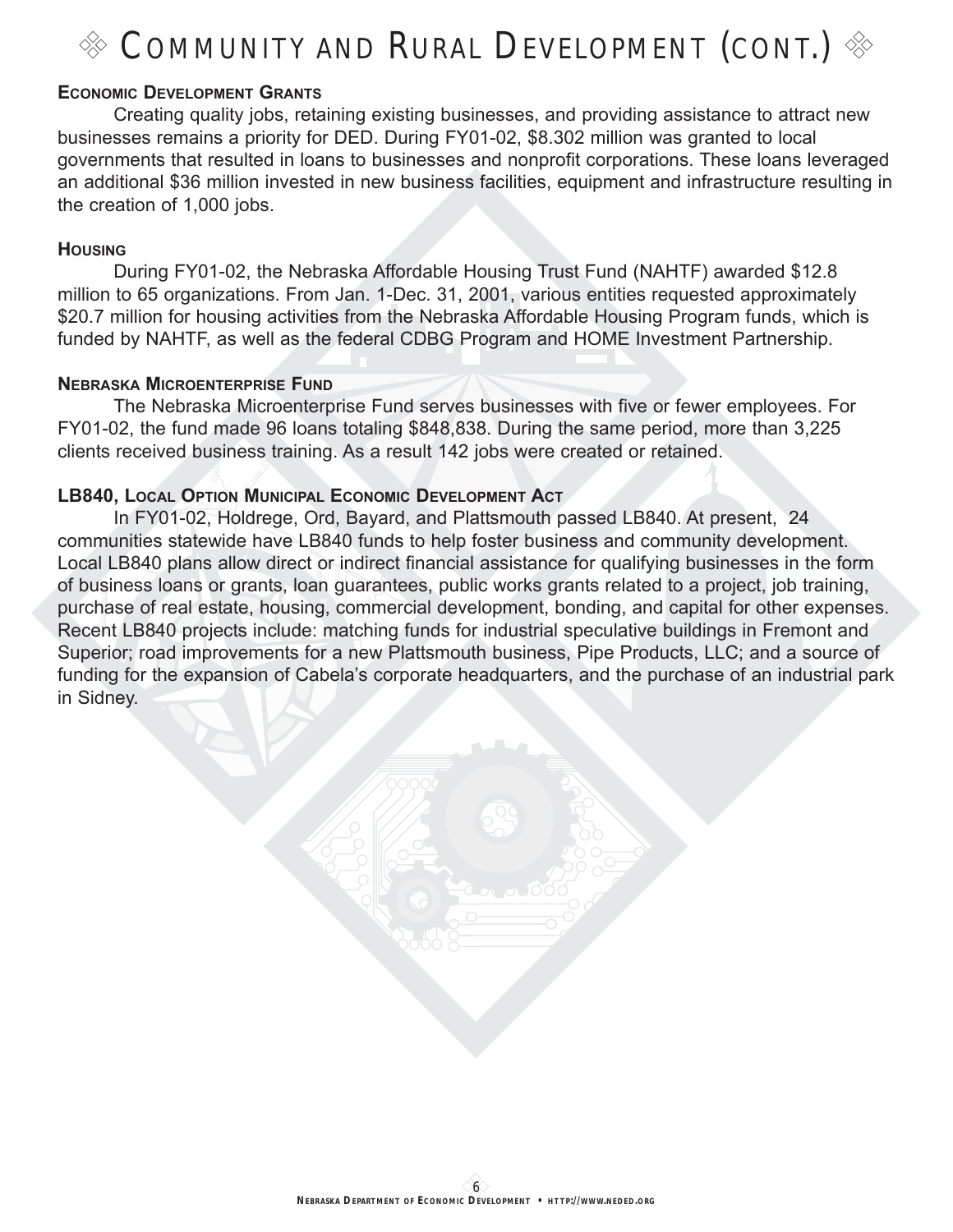### BUSINESS DEVELOPMENT  $\otimes$

*Staff support business development by working with communities and other development organizations to recruit new businesses, expand existing businesses, and support the start-up of new businesses.*

#### **FY01-02 HIGHLIGHTS**

- Recruitment staff worked on 75 location/expansion projects. Of those, 31 projects resulted in an investment of \$120 million and 1,619 new jobs.
- The One-Stop Business Assistance office responded to 2,750 requests, 390 subscribers to the economic development listserve, and 205 subscribers to the Nebraska Manufacturers listserve.
- DED staff, local leaders and volunteers, and officials from area development districts and utility corporations visited more than 271 businesses in 15 counties.
- 559 employees were trained or retrained using customized training funds.
- The Nebraska Manufacturing Extension Partnership conducted 35 events/workshops attended by 1,695 employees from 429 companies.

#### **ONE-STOP BUSINESS ASSISTANCE**

The One-Stop Business Assistance office responds to a wide variety of questions from people starting or operating businesses, helps get answers to questions, and locates other resources when appropriate. In FY01-02, the office responded to 2,750 requests for assistance from start-up and existing businesses. The website: http://assist.neded.org was expanded to cover more topics that are most frequently requested by individuals contacting the office. Nebraska Development listserve subscribers now number 390, while Nebraska Manufacturers listserve has 205 subscribers.

#### **NEBRASKA BUSINESS VISITATION PROGRAM**

DED staff, local economic development leaders and volunteers, and officials from area development districts and utility corporations visited more than 271 businesses in 15 counties. At Governor Johanns' invitation, businesses participated in survey interviews. The information provided general business information, data on business climate, workforce, expansion and investment plans, and business assistance needs. Of those surveyed, 71 indicated that they have expansion plans. These expansion plans, along with other capital investments to be made in the near term, amount to \$12,467,450 in new investments.

#### **NEBRASKA WORKS**

The Nebraska Works program assists businesses and communities with identifying their workforce development needs, and developing plans to address issues related to recruiting and retaining employees. During FY01-02, the guidebook "Building the Foundations of Workforce Development" was completed and implemented in four partnership communities/counties to develop and analyze workforce efforts; Nebraska was promoted and marketed as a state in which to live and work through the Nebraska Works website, mailings and publications; and labor availability studies were developed, promoted and completed in four communities' labor areas.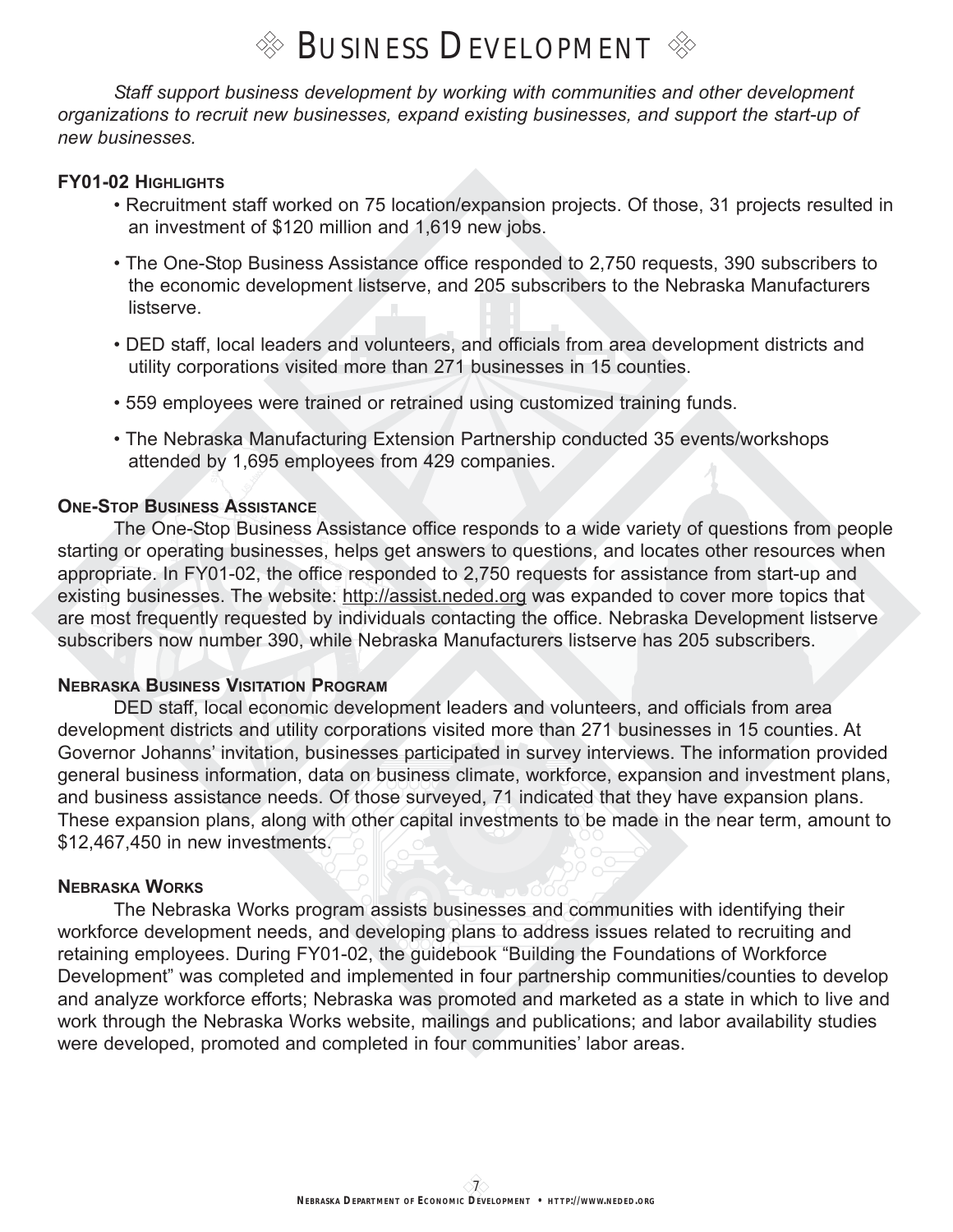### **EXECUTE:** BUSINESS DEVELOPMENT (CONT.)

#### **LABOR AVAILABILITY SURVEYS**

In FY 01-01, DED designed and assisted four communities with labor availability surveys to help them gain insight into their local labor availability, as well as make better economic development decisions based on the number and quality of available workers. Criteria have been established for community eligibility for this survey assistance.

#### **SURETY BOND ASSISTANCE PROGRAM**

The Surety Bond Assistance Program provides technical, financial and managerial assistance to small contractors, architects and engineers to obtain bid and performance bonding. During the past five years, the program has produced more than 390 program bond placements and provided access for small business concerns to more than \$1 billion in contractible opportunities.

#### **CUSTOMIZED JOB TRAINING**

DED's job training funds provide pre-employment training to economic development projects through community colleges or other vendors. The funds also help offset costs associated with onthe-job training for new hires and retraining on new processes and equipment for workers at eligible existing businesses. In FY01-02, 559 employees were trained or retrained using customized training funds. The starting wage of workers hired and trained for new jobs was \$11.35.

#### **INTERNATIONAL TRADE & INVESTMENT**

During FY01-02, DED's Office of International Trade & Investment cosponsored and participated in one governor-led international trade and investment mission to Chile and Brazil; one international trade show in Guadalajara, Mexico; and one trade and reverse investment mission to Europe. Nebraska's manufactured exports totaled more than \$2.7 billion in 2001, or 7.6 percent greater than in 2000.

The U.S. Department of Commerce estimates that 11,500 manufacturing jobs are directly related to Nebraska exports, with 4,500 manufacturing jobs supported by manufacturing exports. DED's International Trade & Investment Office, along with various partners, organized 17 training events for export businesses, and made 12 presentations to civic and educational institutions in Nebraska regarding international business and workforce development.

DED also hosted 10 trade delegations from Kosovo, the Czech Republic, South Africa, the Philippines, Russia, the Ukraine, China and Taiwan.

#### **BUSINESS RECRUITMENT**

The business recruitment program works with communities to attract new business and industries through national and international advertising, direct mail campaigns, phone interviews with potential clients, and participation in special events and trade shows targeting specific industries. DED partnered with state utility districts, and other organizations, such as the Nebraska Diplomats and Nebraska Economic Developers Association to call on a number of businesses in FY01-02. Recruitment staff worked on 75 location/expansion projects. Of this number, 31 projects involved \$120 million investment and 1,619 new jobs. Delegation trips were made to Europe, Chile, Brazil, Guadalajara, Mexico, Minnesota, Chicago, Kansas City, the East Coast, the Rocky Mountain States and the Midwest.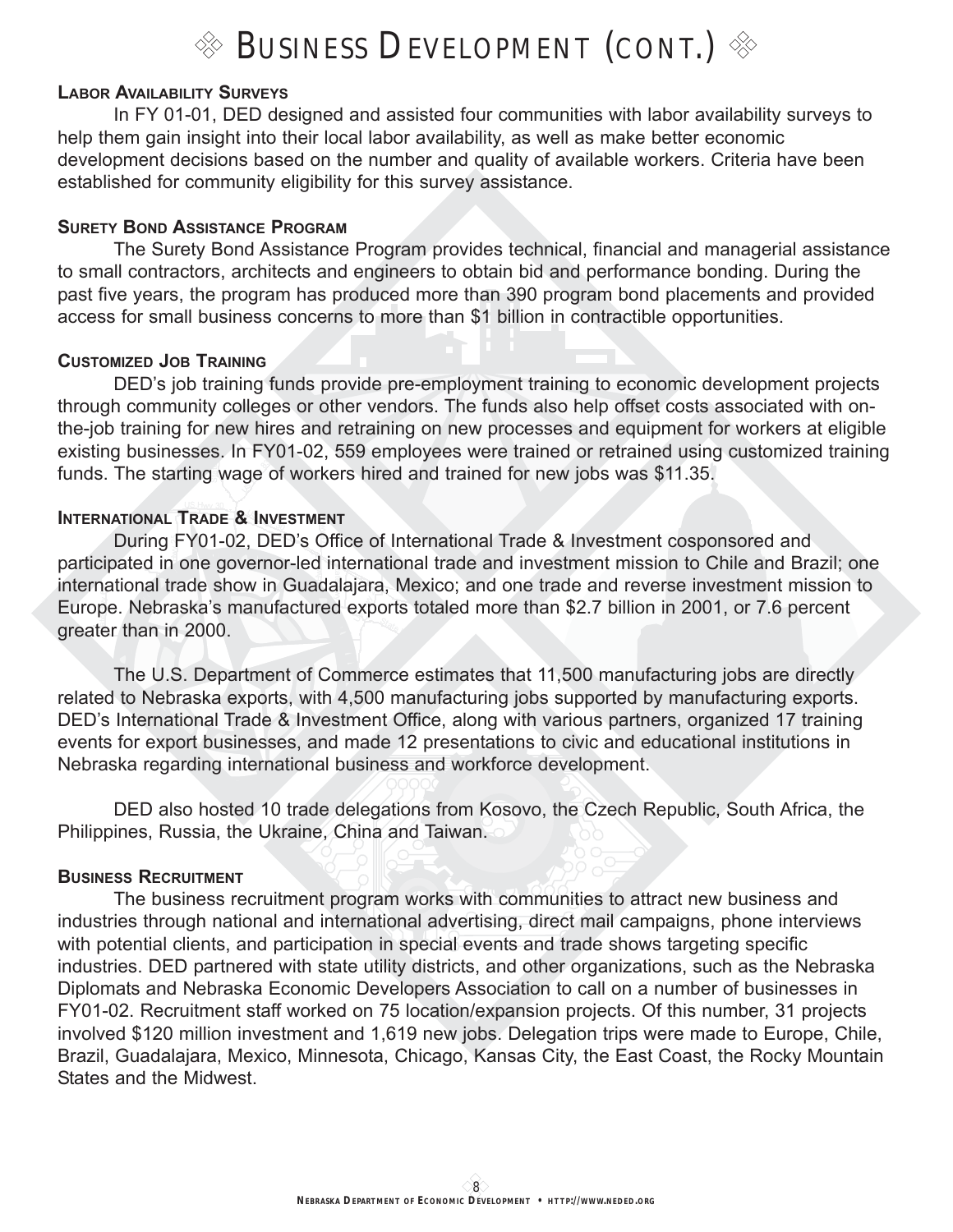

#### **FILM OFFICE**

FY 01-02 has seen an increase in the number of independent film- and commercial-related projects made in Nebraska. The Film Office has been actively involved with providing location and resource information for a number of local commercial, documentary and feature productions. At the end of the fiscal year, a film industry study was being conducted by Economics Research Associates. The Film Office will use the study recommendations to identify ways to grow this industry that will develop high-wage, high-skill jobs for Nebraskans.

#### **VALUE ADDED ALLIANCE**

The Value-Added (VA) Alliance Initiative provides assistance to Nebraska companies that are interested in initiating a strategic planning process, or pursuing new business alliance partnerships that transform existing business functions into significant new opportunities for increasing profits and stimulating business growth. Assistance may include arranging professional coaching services for companies to help them establish and implement strategic directions and alliance strategies.

The VA Initiative also has been building a business network "platform" to help Nebraska companies introduce specific business propositions to qualified companies in Japan, Korea, Singapore, and Malaysia. Business development opportunities in the life science industries (agricultural production, food processing and marketing, biotechnology, biomedicine, pharmaceuticals, functional foods, and nutraceuticals), are primary targets, but existing manufacturing and distribution capabilities also are leveraged to gain innovative technology and new global market positions.

#### **NEBRASKA INDUSTRIAL COMPETITIVENESS ALLIANCE**

To assure that businesses remain competitive in Nebraska, the core strategic planning and governance of several major initiatives are located with the Nebraska Industrial Competitiveness Alliance (NICA) with administrative support from DED. NICA has standing committees for the Nebraska Manufacturing Extension Partnership and Nebraska Target Industry implementation. The NICA initiatives are among the nation's most unique in that they are led by this public/private partnership.

#### **NEBRASKA MANUFACTURING EXTENSION PARTNERSHIP (MEP)**

The Nebraska MEP is a cooperative effort involving state government and education-based service organizations that provide business and technical services to manufacturers and processors throughout the state. A network of six customer agents and eight industry specialists located across Nebraska provide "solutions for manufacturers" to help keep them competitive. In FY01-02, MEP conducted 35 events/workshops attended by 1,695 employees from 429 companies. An independent survey firm (Weststat), under contract with NIST, surveyed Nebraska MEP clients for satisfaction, job and economic impacts resulting from completed projects. The companies reported an average satisfaction rating of 4.0 (on a scale of 0-5), total job impact (retained and created) of 75 jobs, and economic impact totaling more than \$4.4 million. Nebraska MEP also initiated 579 new projects during the year.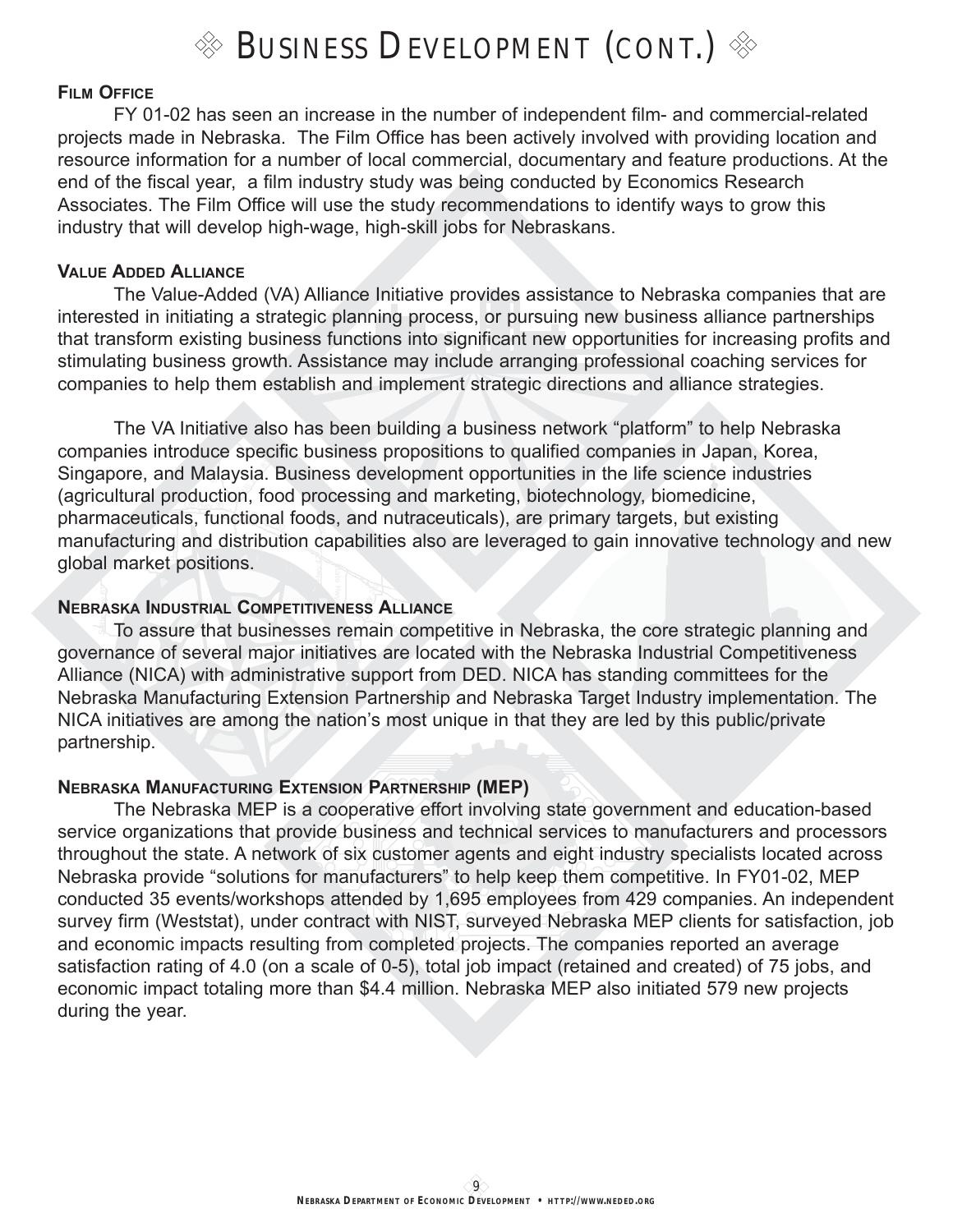### $\otimes$  Travel and Tourism  $\otimes$

*DED's travel and tourism program offers services to help communities and regions develop tourism potential, thereby strengthening and building on Nebraska's third-largest industry.*

#### **FY01-02 HIGHLIGHTS**

- Responded to 139,849 requests for travel information
- 22,173 e-mail responses
- More than 540,000 website user sessions
- Media campaign that reached 240 million households worldwide
- More than 300,000 travelers assisted at I-80 rest areas and two other sites
- Information provided to more than 400 tour operator and travel agencies
- Provided \$125,000 in marketing grants to local and regional tourism organizations

Tourism is Nebraska's third-largest earner of revenue from outside the state after agriculture and manufacturing. Tourists spent more than \$2.8 billion in Nebraska during 2001 on trips away from home with overnight stays in paid accommodations and on day trips to places 100 miles or more away. The industry employs 43,700 Nebraskans. Visitors to Nebraska and Nebraskans together made 19.1 million trips in the state in 2001 to destinations 100 miles or more away from home. The average stay of nonresidents in the state was 2.2 nights. Kansas, Iowa, Colorado, Missouri, South Dakota, Illinois, and Minnesota were the leading states of origin for visitors to Nebraska.

#### **TOURISM INFORMATION**

In FY 01-02, Travel and Tourism received and filled more than 110,000 requests for travel information. A total of 22,173 e-mail requests were received and answered. Staff also distributed 300,000 copies of the *2002 Nebraska Traveler* magazine, and 175,000 copies of the *2002 Nebraska Events Catalogs* to travelers.

#### **INDUSTRY MARKETING PLAN**

An annual industry marketing and partnership plan promotes Nebraska as a travel destination for domestic and international travelers. The plan combines use of radio, TV, print and the Internet to reach approximately 240 million households, and offers advertising/marketing opportunities for Nebraska communities and businesses.

#### **VACATION GUIDE PROGRAM**

In FY01-02, more than 40 vacation guides staffed selected I-80 rest areas, and a visitor center in Sioux City, Iowa, assisting more than 225,000 resident and nonresident travelers during the "peak" and "shoulder" travel months. Prior to working at the rest areas, the vacation guides toured the state for seven days.

#### **GROUP TOUR MARKETING**

In FY01-02, staff attended five group travel/tour operator shows, hosted one tour operator familiarization tour, and provided information to more than 750 tour operators and travel agencies.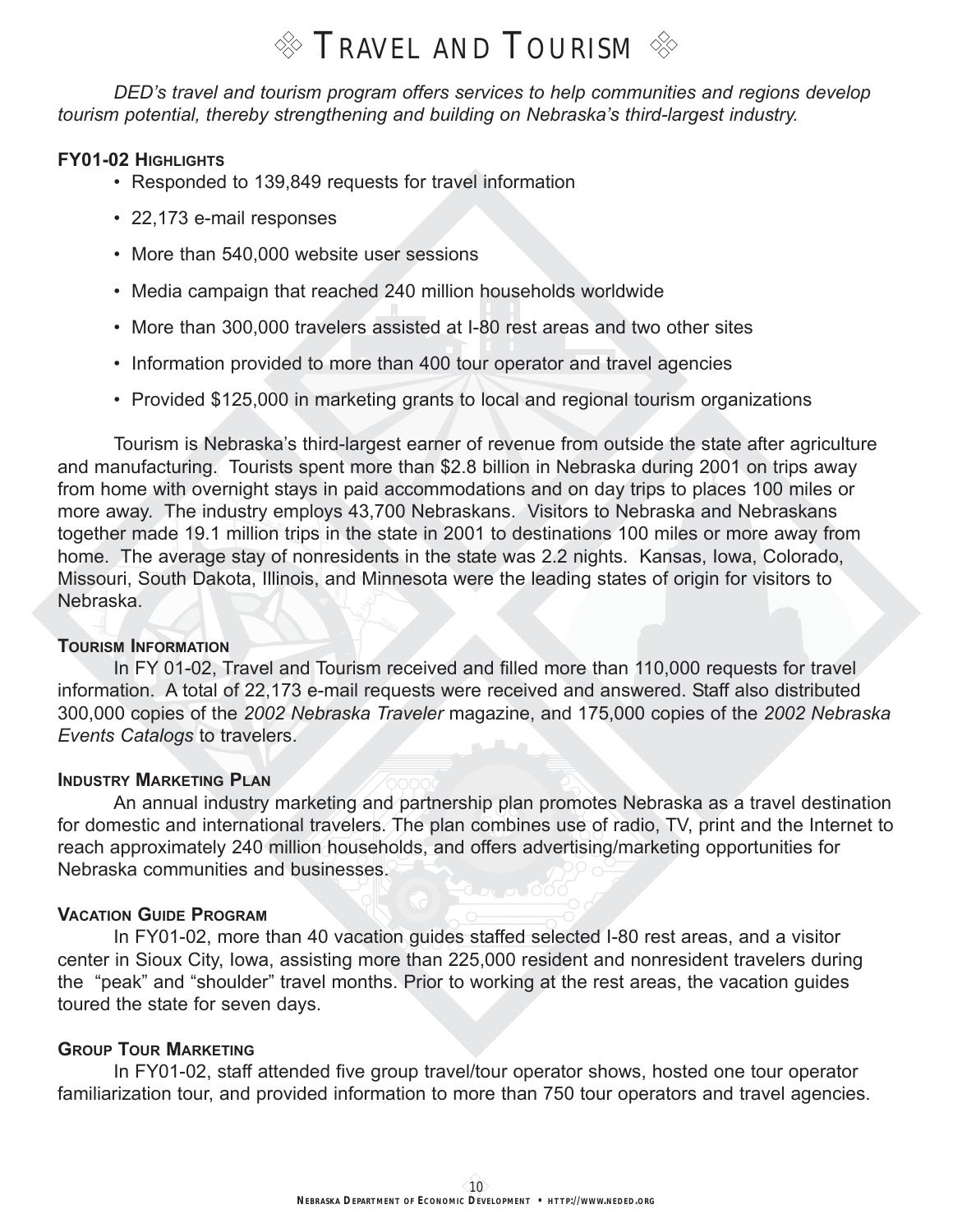### $\%$  Travel and Tourism (CONT.)  $\%$

#### **TRAVEL WRITER'S ASSISTANCE**

Staff work with freelance travel writers and local, domestic and international media to provide information for stories or places to write about, and to host them on press tours around the state. Travel and Tourism also arranges visits for individual writers who are producing special features about the state. In FY01-02, print and electronic stories about Nebraska had an annual average value exceeding \$750,000.

#### **TOURISM MARKETING GRANT PROGRAM**

Travel and Tourism earmarks \$125,000 of its operating budget for innovative marketing efforts aimed at increasing tourism revenues in Nebraska. In FY01-02, 40 grants of \$5,000 or less were awarded for regional promotion, attendance to sport and trade shows, and the promotion of new or expanded events.

#### **TOURISM DEVELOPMENT**

The Tourism Assessment Resource Growth Evaluation Team (TARGET) program gives communities the opportunity to evaluate their tourism potential. Four new TARGET programs were conducted in FY01-02. DED also awarded one CDBG tourism development grant in FY01-02 through the Tourism Development Initiative.

#### **NEBRASKA TRAVEL CONFERENCE**

The Nebraska Travel Conference annually attracts professionals from all areas of tourism, including Convention and Visitors' Bureaus, Chambers of Commerce, hotels and attractions and events planners. Attendance has swelled to more than 200 due to the quality workshops and seminars. During the past five years, sponsors' contributions have increased from \$2,000 to nearly \$30,000.